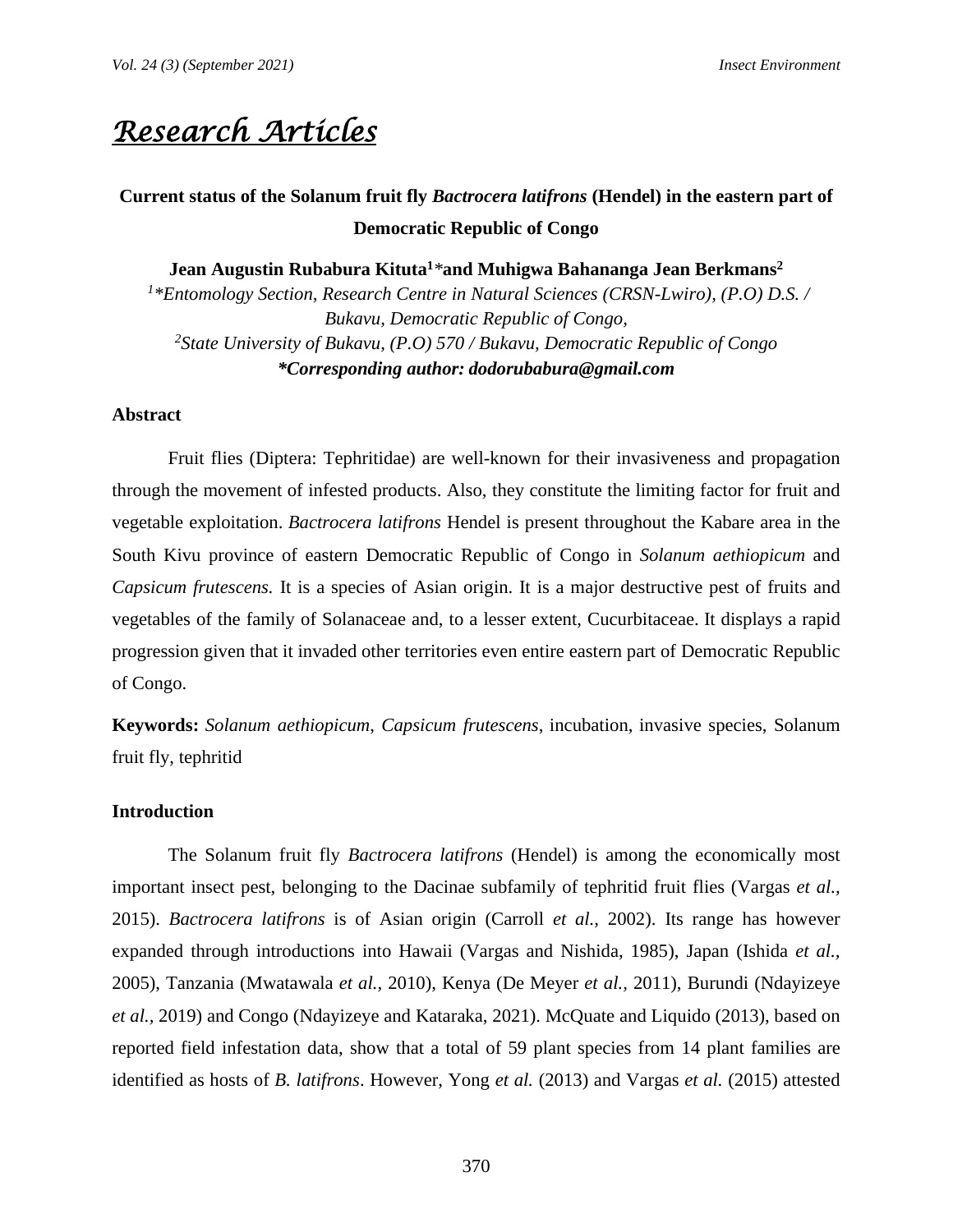in their study, *B. latifrons* infests mainly solanaceous fruits. It has caused serious damage to solanaceous crops such as chili pepper, tomato, and eggplant (Vijaysegran and Osman 1991, Liquido *et al.*, 1994).

The study of Ndayizeye and Kataraka (2021) focused on African eggplant in the farms in low land Uvira territory of South Kivu province at Kavimvira. However, they were chosen this region because it borders Burundi to the west and there is a lot of movement of people and goods across the border. In addition, the agriculture sector is quite well developed in this low land area. Moreover, because it might be that retail trader people traveled to purchase solanaceous crops such as chili pepper, tomato, and eggplant to Rwanda and Burundi.

There is further expansion of the species throughout the province South Kivu province, eastern part of Democratic Republic of Congo, and the whole area of Kabare territory by bringing in host fruits and /or by the movement of adult flies.

This paper outlines the current status of the Solanum fruit fly in the area of Kabare territory at the South Kivu province in the eastern part of Democratic Republic of Congo.

#### **Materials and Methods**

The frequency of sampling is invariable, but depends on the time of year. An incubation study was carried out over a two-months period from 10 February to 10 March 2020 and 2021 on *Solanum aethiopicum, Lycopersicon esculentum, Capsicum* spp. collected in the field at Lwiro, Ciranga, Kamakombe, Kashenyi, Bishibiru, Kamakombe, Cegera and Buhandahanda localities, Kabare territory. For each fruit species, 12 fruits were sampled and incubated at periods of up to four or five weeks, depending on the stage of infestation of the fruits. Convenience sampling was used to select the fruits collected. It is a non-probability sampling plan where the sampling units are selected on purpose. The basis of selection was the presence of visual fruit fly puncture marks on the surface of the fruit. The infested fruits collected are placed in incubation units and provided with labels, following the method described by Ekesi and Billah (2007). The incubation units consist of two plastic tubs of different diameters, depending on the size of the fruits. All fruits collected were washed, weighed, placed and incubated (four fruits per box individually). The bins are respectively 30 cm and 20 cm in diameter. The trays are superimposed, a layer of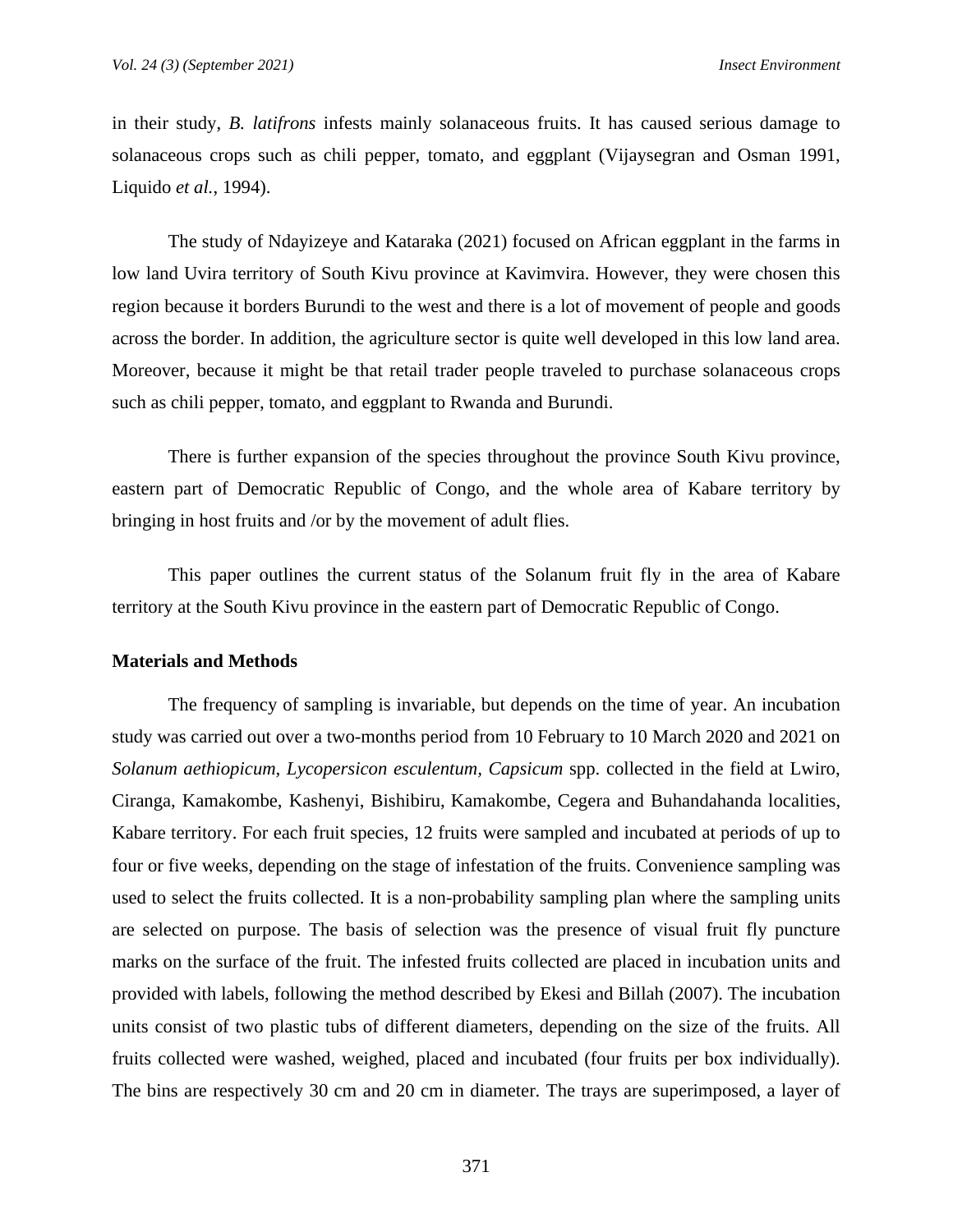fine sand 2 to 3 cm thick at the bottom of the large tray, on which is placed the second small tray containing the infested fruit (s) to be incubated. The trays are then covered with a fine cloth or muslin cloth, to ensure good ventilation of the medium and prevent secondary infestations during incubation. Then, the boxes with the fruits are placed in the laboratory to allow the flies to form pupae. The pupae are removed from the sand by sieving from the first 10 days of incubation. The sand is sieved at intervals of 3 to 4 days. The pupae are counted and placed in Petri dishes and / or in a transparent box with a perforated lid, lined with toilet paper and kept in cages until adults emerge. The sieving is continued until the fruit has completely rotten. They are then dissected to collect any residual pupae or larvae. The methods of breeding fruit flies are described by Ekesi *et al.* (2007) were used. The pupae are separated and then counted. After emergence of adult flies, Tephritidae are placed in tubes filled with  $\geq 90\%$  ethanol for storage. Several types of determination keys are used: the recent systematic review of tephritidae including that of White and Elson-Harris (1994), CABI (2005), White (2006), De Meyer *et al.* (2008).

The DTMs are derived by using different interpolation methods. Indeed, the applied interpolation methods can be changed depending on the structure of the surface and the number of control points (Yilmaz, 2007). In this study, a different interpolation method is interpreted to define a surface. Measured points are transferred to Surfer 17.1 software and the volume of the object is calculated by using the previously mentioned interpolation methods. So, the better the surface is described, the closer the amount of volume is to the real value. Accordingly the results closest to the real value of the volume are obtained from the following methods: kriging (90.00%) and inverse distance to a power (95.00%). The most suitable contour map of the object is obtained from the triangulation with linear interpolation and inverse distance to a power method. The most suitable 3D model of the object is obtained from triangulation with inverse distance to a power method.

Software R was used to analyze paired t-Test, one-way ANOVA and linear model regression of flies and making boxplot of fruit flies observed during incubation of Solanaceous. T-test was done for examining the difference in means of solanaceous fruits weight bags from Rwanda and eastern of DRC, South Kivu province. The parametric methods (t-Test) appropriate for examining the difference in means that is paired or dependent on one another. Tukey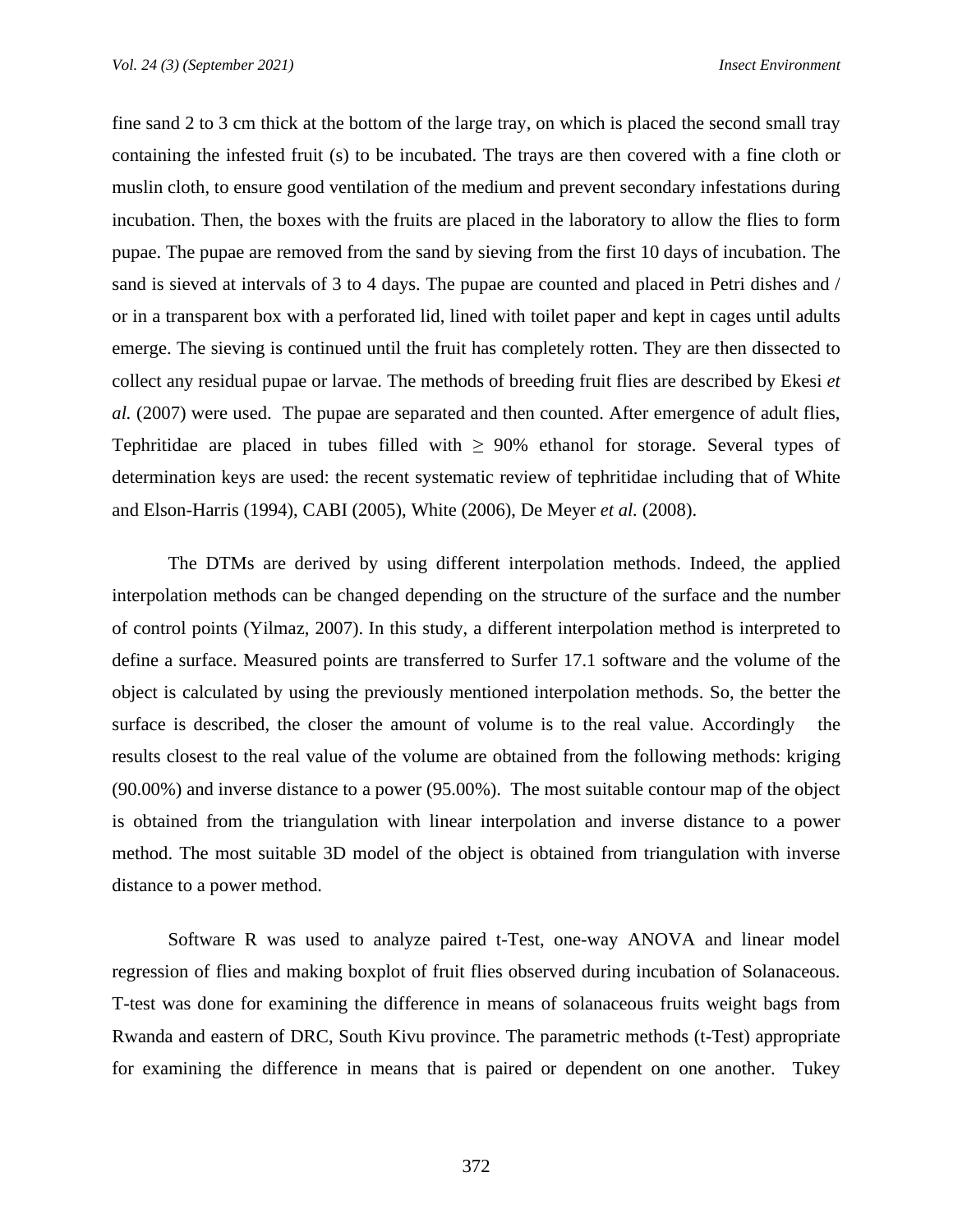multiple comparisons of means at 95% family-wise confidence level was done and mean  $\pm$ standard deviation was calculated too.

#### **Results**

The results from the current study indicated that Solanum fruit fly *Bactrocera latifrons* (Hendel) observed after incubation in those fruits *Solanum aethiopicum* and *Capsicum frutescens* but not in *Lycopersicon esculentum* and *Capsicum annuum* in the area of Kabare territory at the South Kivu province in the eastern part of Democratic Republic of Congo. The figure shows the visually maps of irregularly spaced *B. latifrons* in surface of this area. Additionally, *B. latifrons* set has a stationary variance but also a non-stationary mean value within the search radius (Figure 1). Calculated value of ''t'' comes to -3.185 at df 3 on 0.01 level, p-value is 0.050. Thus, the calculated value is less. Therefore, the difference between solanaceous fruit weight bags from Rwanda and DR Congo is significant. Thus, small traders and peoples often bring a greater quantity of solanaceous from Rwanda country to DR. Congo. Table 1 shows the difference in mean of whole origin of the solanaceous fruits. In the table 2 of one-way anova, it shows the significant difference of fruits weight bag in different sites of South Kivu province i.e. Walungu\_Kamanyola has a greater solanaceous fruits weight bag than Kabare and Kalehe, so Kabare has a greater fruits weight bag than Kalehe too (table 3). The boxplot and the linear model regression show tendency of fruit flies observed during incubation of Solanaceous fruits (Figure 2 and 3). The average at eggplant was of  $69 \pm 41.78$  for *Bactrocera dorsalis*, of  $2 \pm 0.97$ for *Zeugodacus cucurbitae*, of 2 ± 0.89 for *Dacus bivittatus* and of 1 ± 1.13 for *Bactrocera latifrons.* According chili pepper, the average was of  $44 \pm 33.70$  for *Bactrocera dorsalis* and of 1 ± 0.58 for *Bactrocera latifrons*. Additionally, the average of *Bactrocera dorsalis* on tomato was of  $57 \pm 39.59$  and of  $3 \pm 1.53$  *Ceratitis capitata* on pepper.

#### **Discussion**

In view of the results, Solanum fruit fly *Bactrocera latifrons* (Hendel) is detected for the first time at the South Kivu province in the eastern part of Democratic Republic of Congo. Near border and trade can explain this presence of Solanum fruit fly. This is the reason of *Bactrocera latrifons* migration and other fruit flies.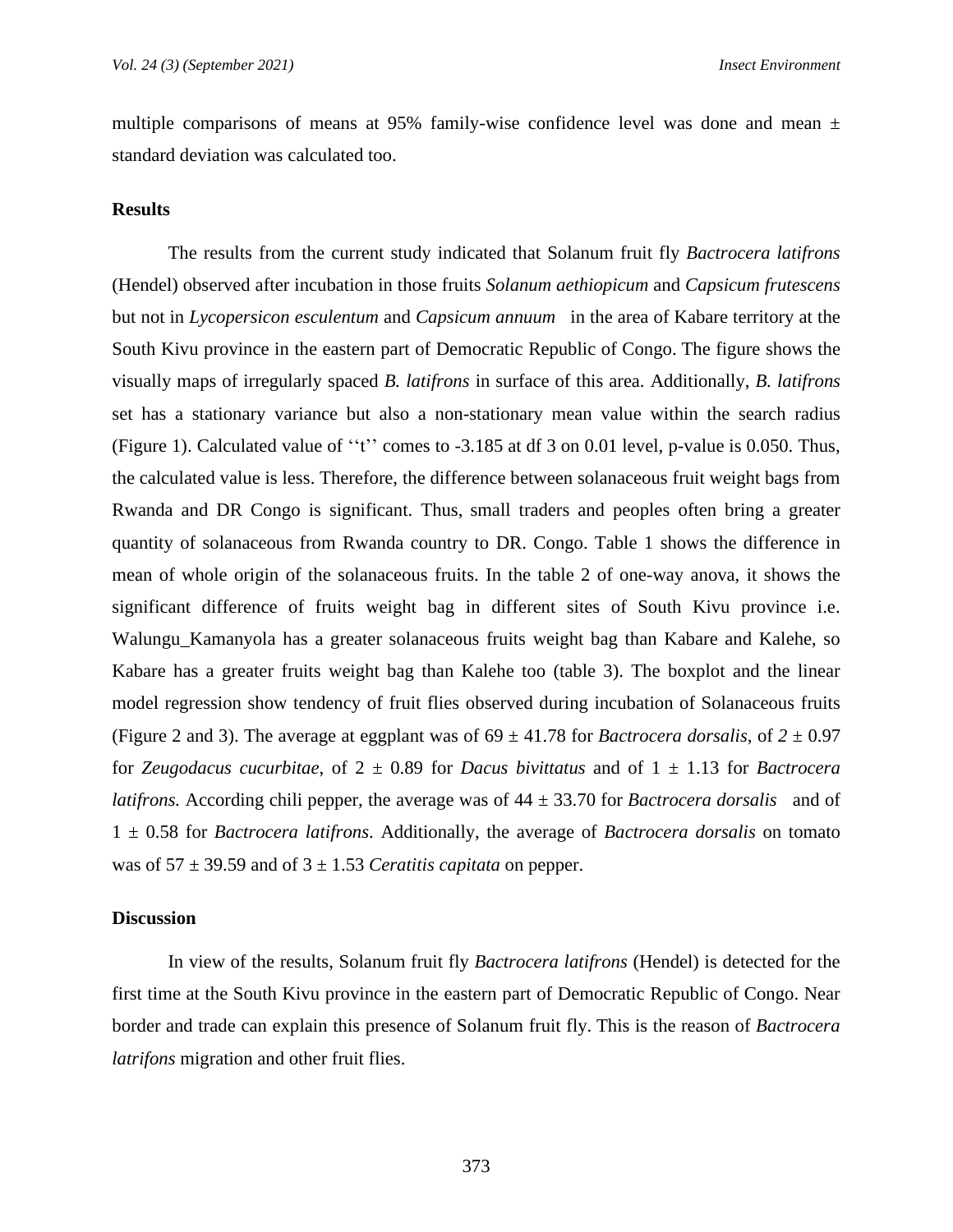This result confirms the observations of Mziray *et al.* (2010 a, b) indicating that *B. latifrons* attacks mature ripe eggplant. Ndayizeye (2019) shows that it displays a rapid progression given that it invaded the entire country within one year of first detection, with potential to invade neighboring countries in the region of Great Lake of central Africa. The results of the study of Ndayizeye and Kataraka (2021) showed that *Bactrocera latifrons* on African eggplant (*Solanum aethiopicum*) in Kavimvira, Uvira territoty of South Kivu province.

#### **Conclusion**

*Bactrocera latifrons* is present throughout Kabare area at the South Kivu province in *Solanum aethiopicum* and *Capsicum frutescens.* It displays a rapid progression given that it invaded other territories even entire eastern and western part of Democratic Republic of Congo.

#### **Acknowledgments**

Authors sincerely thank Marc De Meyer of Invertebrates Section at the Royal Museum for Central Africa for the many tips, for the ideas, proofreading and correction of this article as well as for the unfailing emotional support and also, the Research Centre in Natural Sciences (CRSN/Lwiro) for providing research facility and for identifying the insect in Agricultural Entomology laboratory. We sincerely thank the farmers who gave us access to their eggplant fields and Agent of Plant Production and Protection of South Kivu Agriculture Inspection for their support. This is part of the master thesis of the first author under State University of Bukavu.

#### **References**

- CABI 2005. Crop Protection Compendium, 2005 Edition. Common wealth Bureau of Agriculture International, Wallingford, UK.
- Carroll, L.E., White, I.M., Freidberg, A., Norrbom, A.L., Dallwitz, M.J. and Thompson, F.C. 2002. Onwards. Pest fruit flies of the world. Version: 8th December 2006.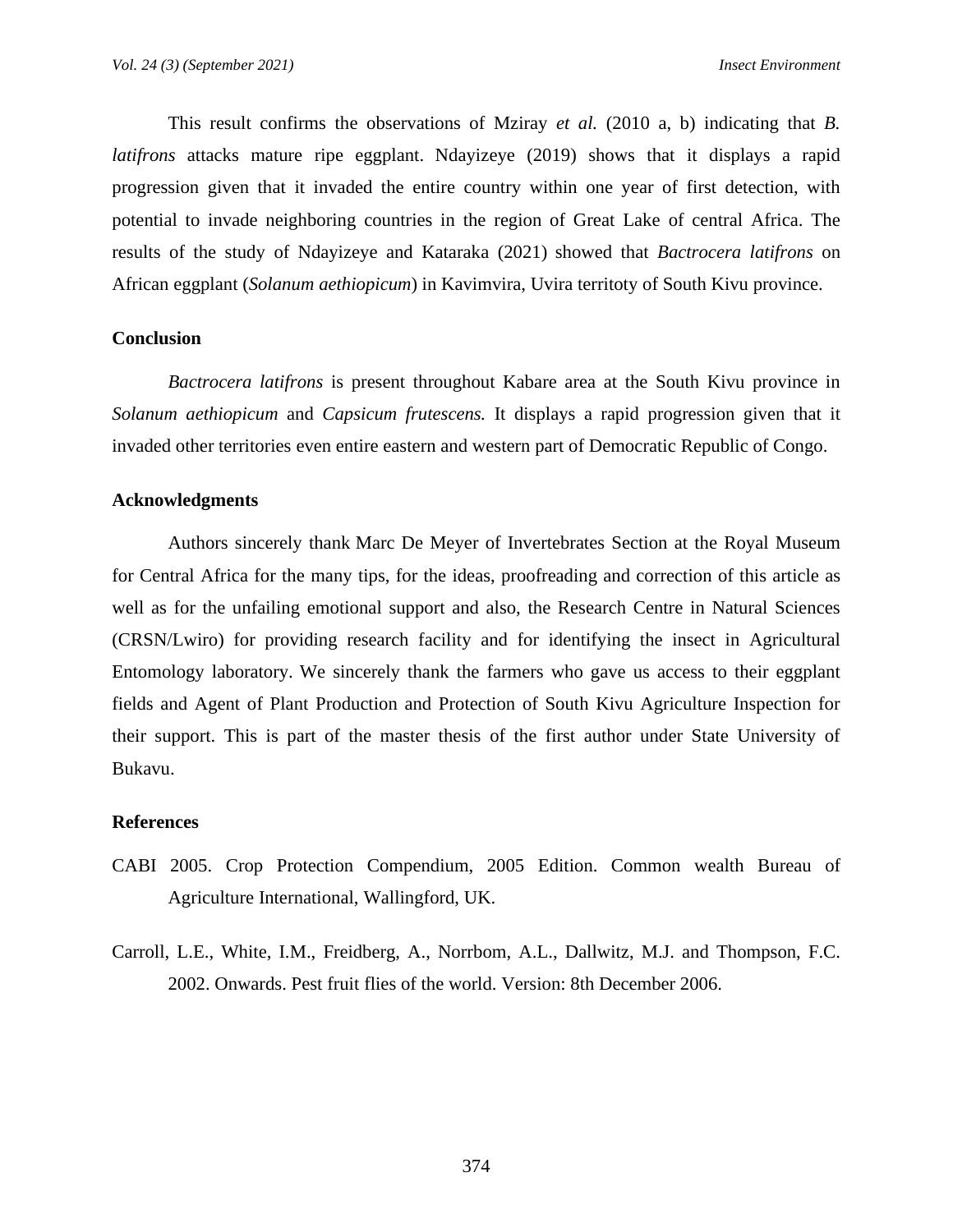- De Meyer, M., Mohamed, S. And White, I.M. 2008. Invasive Fruit Fly Pests in Africa. A diagnostic tool and information reference for the four Asian species of fruit fly (Diptera, Tephritidae) that have become accidentally established as pests in Africa. http://www.africamuseum.be/fruitfly/AfroAsia.htm (website accessed on 1/12/2008).
- De Meyer, M., Mohamed, S. and White, I.M. 2011. Invasive Fruit Fly Pests in Africa. www.africamuseum.be/fruitfly/AfroAsia.htm.
- Ekesi, S. and Billah, M.K. (eds.) 2007. A field guide to the management of economically important tephritid fruit flies in Africa. *ICIPE Science Press*, Nairobi, Kenya.
- Ekesi, S., Nderitu, P.W. and Chang, C.L. 2007. Adaptation to and small-scale rearing of invasive fruit fly Bactrocera invadens (Diptera: Tephritidae) on artificial diet. *Ann. Entomol. Soc. Am.* **100**, 562–567.
- Ishida, T., Nakahara, S., Minoura, K. and Dohino, T. 2005. Development and reproductive
- ability of *Bactrocera latifrons* (Hendel) (Diptera: Tephritidae) on Yonaguni island, Okinawa. *Res. Bull. Plant Prot. Serv. Jpn*. **41**, 39–42.
- Liquido, N. J., Harris E. J. and Dekker L. A. 1994. Ecology of *Bactrocera latifrons* (Diptera: Tephritidae) populations: Host plants, natural enemies, distribution, and abundance. *Ann. Entomol. Soc. Am.* **87**:71 -84.
- McQuate, G.T.and Liquido, N.J. 2013. Annotated world bibliography of host fruits of *Bactrocera latifrons* (Hendel) (Diptera: Tephritidae). *Insecta Mundi* 0289, 1–61.
- Mwatawala, M., Makundi, R., Maerere, A.P. and De Meyer, M. 2010. Occurrence of the *Solanum* fruit fly *Bactrocera latifrons* (Hendel) (Diptera: Tephritidae) in Tanzania*. J. Afrotropical Zool*. **6**, 83–89.
- Mziray, H., Makundi, R., Mwatawala, M., Maerere, A., De Meyer, M. 2010a. Host use of *Bactrocera latifrons* (Hendel), a new invasive tephritid 416 species in Tanzania. *J Econ Entomol* **103**:70– 76.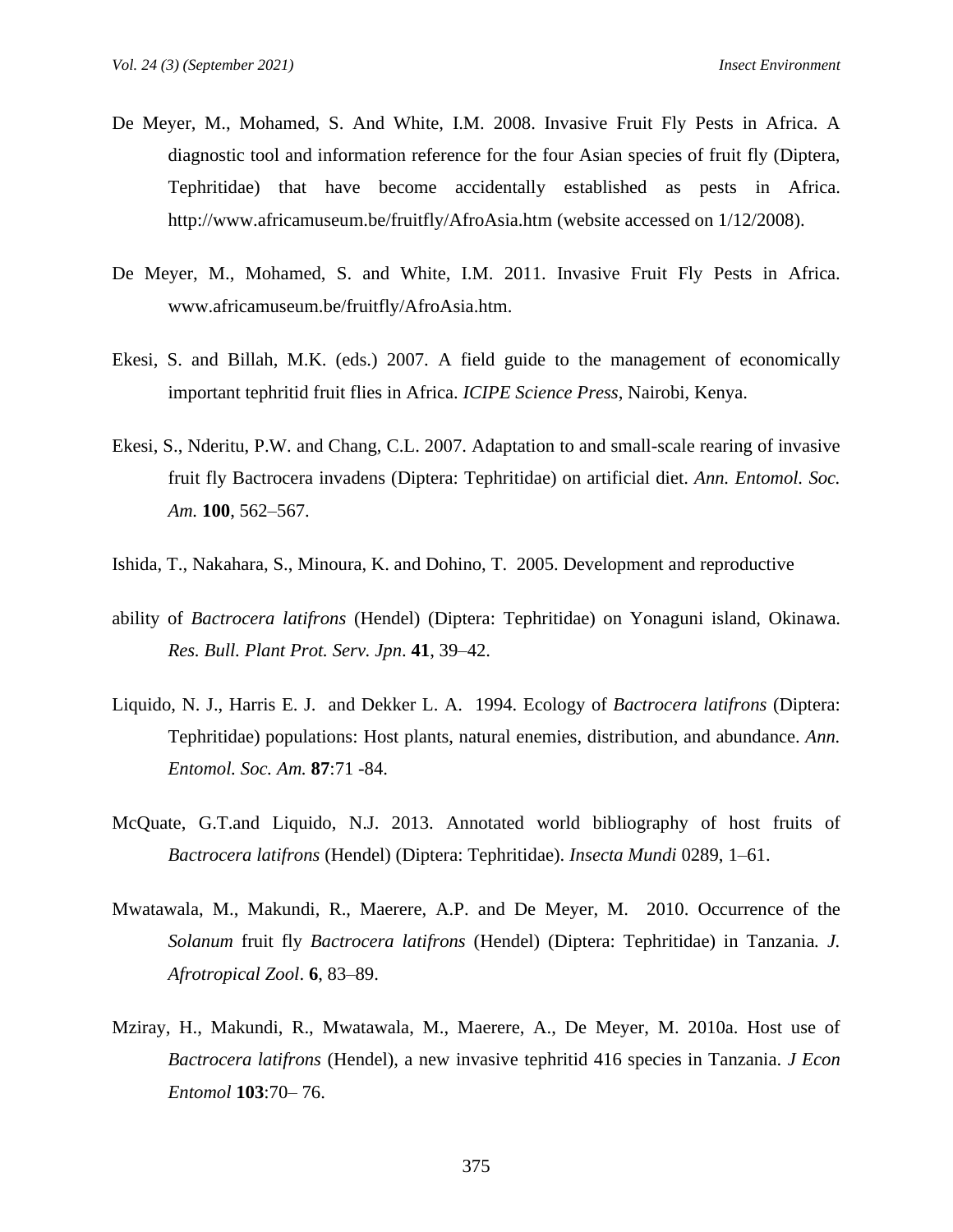- Mziray, H., Makundi, R.H., Mwatawala, M., Maerere, A., De Meyer, M. 2010b. Spatial and temporal abundance of the solanum fruit fly, *Bactrocera latifrons* (Hendel), in Morogoro, Tanzania. *Crop Prot* **413** (29):454–461.
- Ndayizeye, L., and Kataraka, C.B. 2021. First report of *Bactrocera latifrons* Hendel in the Democratic Republic of Congo. EPPO Bulletin. https://doi.org/10.1111/epp.12746
- Ndayizeye, L., Nzigidahera, B. and Elamin Gesmallah, A. 2019. Detection of *Bactrocera latifrons* Hendel (Diptera: Tephritidae) on African eggplant in the different agroecological zones of Burundi. *International Journal of Tropical Insect Science* 39(2): 1- 6.DOI:10.1007/s42690-019-00013.
- Vargas, R.I. and Nishida, T. 1985. Survey for *Dacus latifrons* (Diptera: Tephritidae). *J. Econ. Entomol.* **78**, 1311–1314.
- Vargas, R.I., Piñero, J.C. and Leblanc, L. 2015. An overview of pest species of *Bactrocera* fruit flies (Diptera: Tephritidae) and the integration of biopesticides with other biological approaches for their management with a focus on the Pacific Region. *Insects* **6,** 297–318.
- Vijaysegaran, S. and Osman M. S. 1991. Fruit flies in Peninsular Malaysia: their economic importance and control strategies. pp.105-115. *In* K. Kawasaki, O. Iwahashi and K. Kaneshiro [eds.]. *Biology and control of fruit flies* (Proc. Int. Symp. Okinawa, Japan 1991), Ginowan, Okinawa, Japan.
- White, I.M. 2006. Taxonomy of the Dacina (Diptera: Tephritidae) of Africa and the Middle East. *Afr. Entomol. Mem***. 2**, 1–156.
- White, I.M. and Elson-Harris, M.M. 1994. Fruit flies of economic significance: their identification and bionomics [reprint with addendum]. CAB International, Wallingford.
- Yilmaz, H. M. 2007. The effect of interpolation methods in surface definition: an experimental study. Earth Surface Processes and Landforms.Earth Surf. Process. Landforms **32**, 1346– 1361.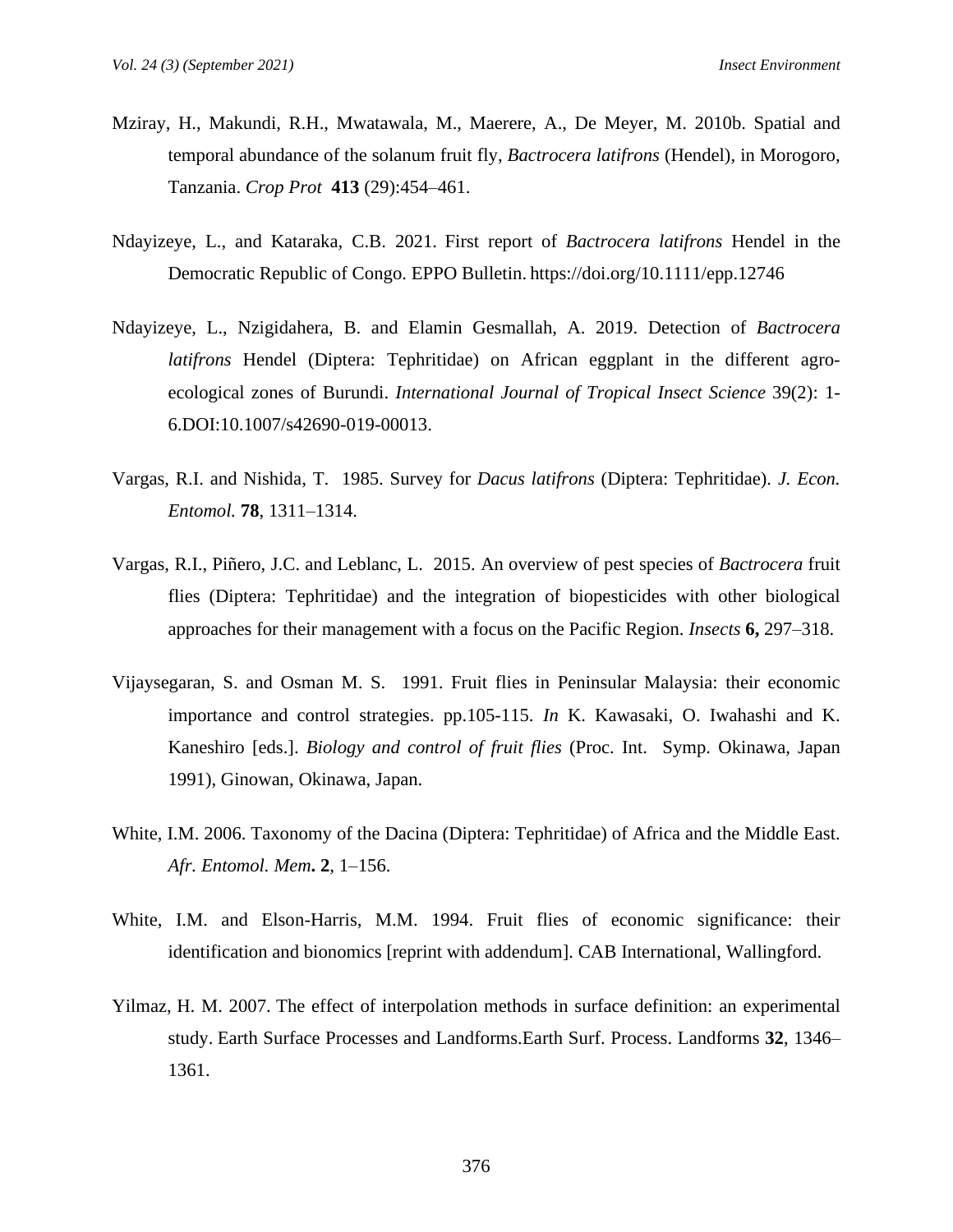Yong, H.-S., Song, S.-L., Chua, K.-O. and Lim, P.-E. 2017. Microbiota associated with *Bactrocera carambolae* and *B. dorsalis* (Insecta: Tephritidae) revealed by nextgeneration sequencing of 16S rRNA gene. *Meta Gene* **11**, 189–196.



**Inverse distance to a power**



**Figure 1. Solanum fruit fly** *Bactrocera latifrons* **(Hendel) in study area**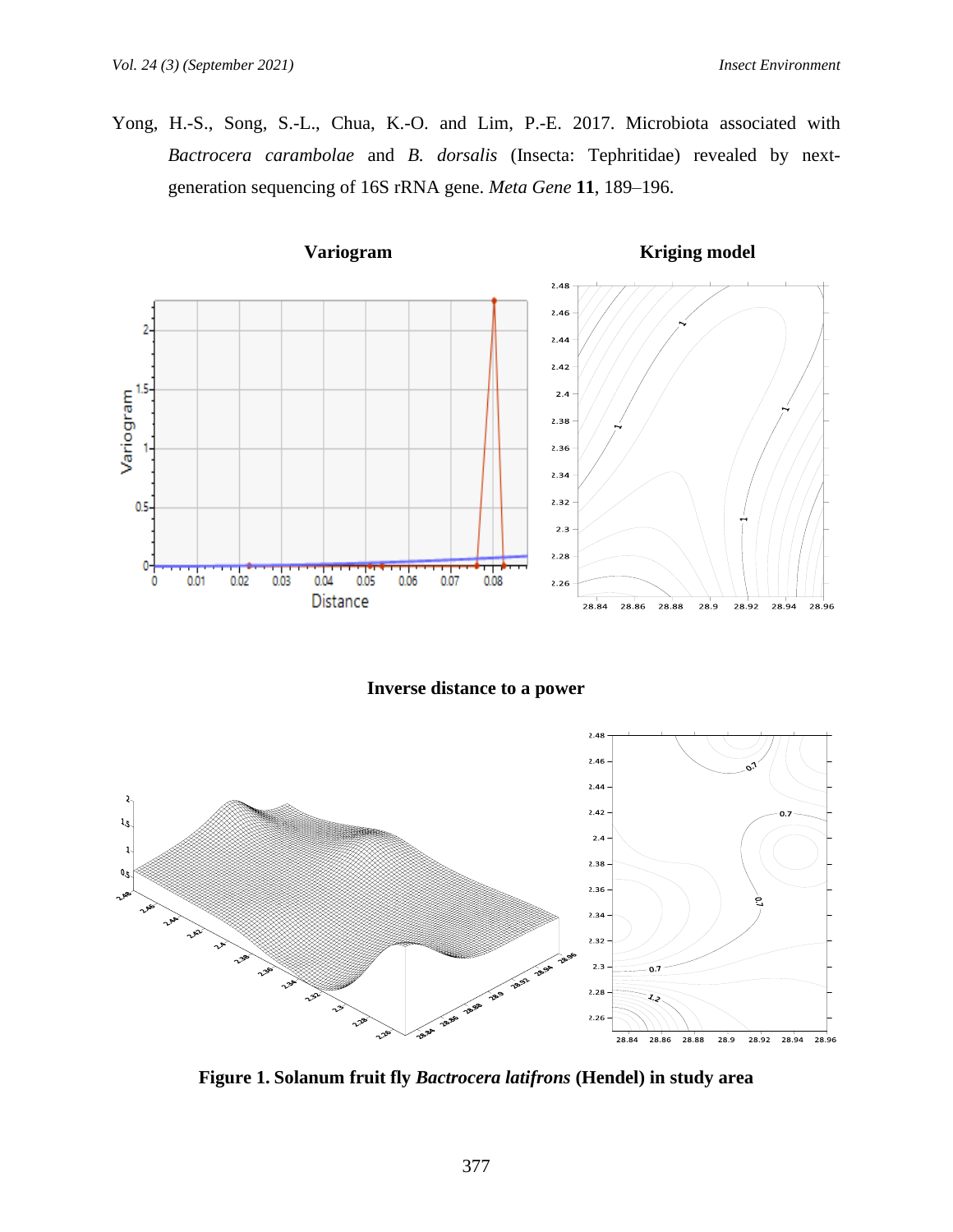| Area                             | Tomato                | <b>Eggplant</b>   | <b>Pepper</b>     | Chilli pepper    |  |
|----------------------------------|-----------------------|-------------------|-------------------|------------------|--|
| Kabare                           | 1440                  | 5550              | 2250              | 2000             |  |
| Walungu_Kamanyola                | 7000                  | 6500              | 3050              | 3000             |  |
| Kalehe                           | 4080                  |                   | O                 |                  |  |
| Mean $\pm$ Standard<br>deviation | $4173.33 \pm 2781.17$ | $6025 \pm 671.75$ | $2650 \pm 565.68$ | $2500 \pm 707.1$ |  |

**Table 1. Solanaceous crops (Tomato, eggplant, pepper, chili pepper) weight bag of South Kivu province**

|  |  |  | Table 2. One-way ANOVA of solanaceous fruits weight bag of South Kivu province |
|--|--|--|--------------------------------------------------------------------------------|
|  |  |  |                                                                                |

| <b>Source of variance</b> | Df | Sum Sq   | Mean $Sq$   F value |       | $Pr(>=F)$ |
|---------------------------|----|----------|---------------------|-------|-----------|
| Area                      |    | 29970217 | 14985108            | 3.661 | 0.0687    |
| Residuals                 |    | 36840875 | 4093431             |       |           |

Signif. codes:  $0$  '\*\*\*'  $0.001$  '\*\*'  $0.01$  '\*'  $0.05$  '.'  $0.1$  ' ' 1

# **Table 3. Tukey multiple comparisons of means**

| Area                     | <b>Diff</b> | lower        | upper   | p adj     |
|--------------------------|-------------|--------------|---------|-----------|
| Kalehe-Kabare            | $-1790.0$   | -5784.3398   | 2204.34 | 0.4551230 |
| Walungu_Kamanyola-Kabare | 2077.5      | $-1916.8398$ | 6071.84 | 0.3569167 |
| Walungu_Kamanyola-Kalehe | 3867.5      | $-126.8398$  | 7861.84 | 0.0574106 |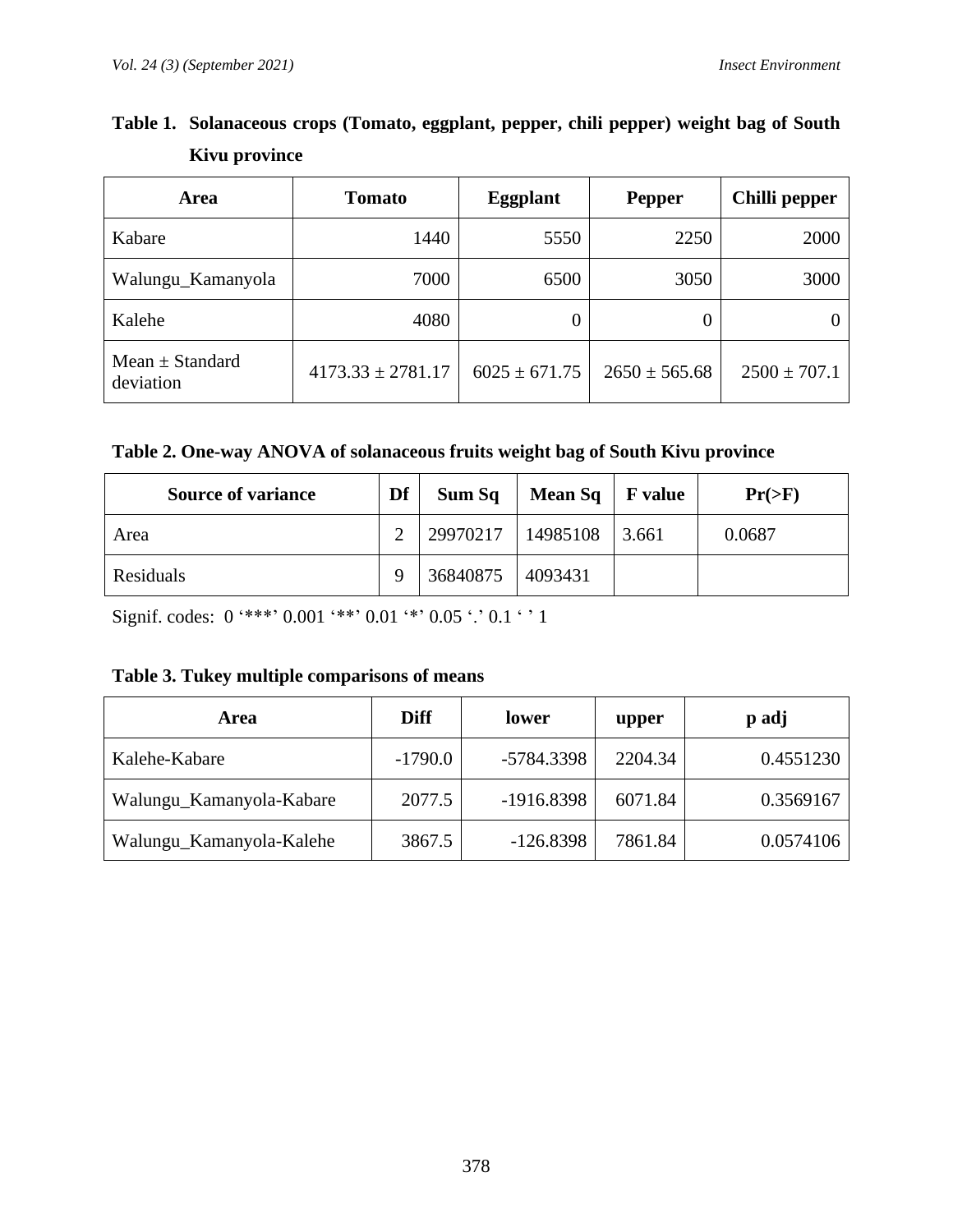

**Figure 2. Boxplot of fruit flies observed during incubation of Solanaceous**